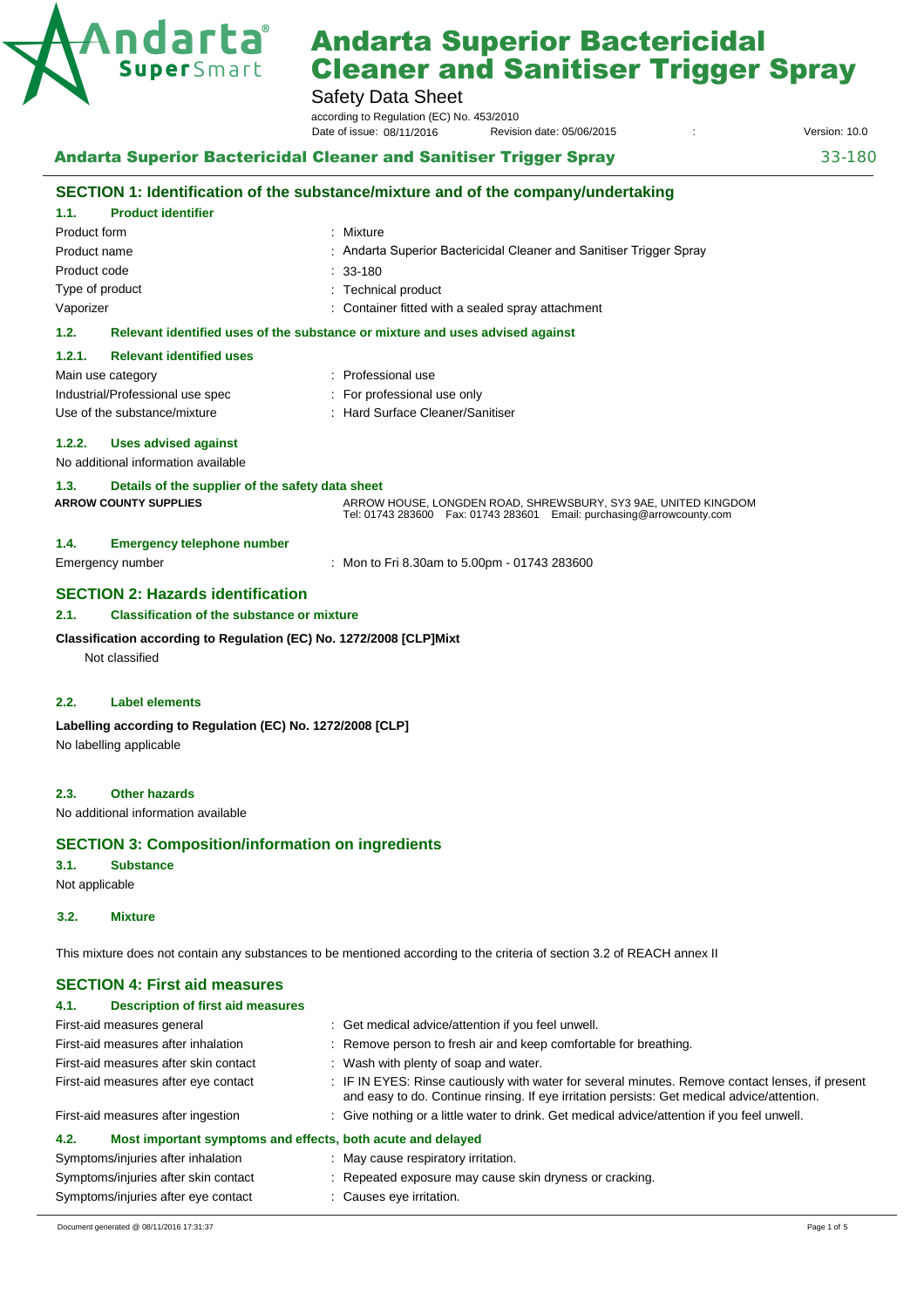# Safety Data Sheet

|                                                                                                                                   | υαισιγ υαια υποσι<br>according to Regulation (EC) No. 453/2010                                        |                                                                                                 |
|-----------------------------------------------------------------------------------------------------------------------------------|-------------------------------------------------------------------------------------------------------|-------------------------------------------------------------------------------------------------|
|                                                                                                                                   | Symptoms/injuries after ingestion                                                                     | : May cause a light irritation of the linings of the mouth, throat, and gastrointestinal tract. |
| 4.3.                                                                                                                              | Treat symptomatically.                                                                                | Indication of any immediate medical attention and special treatment needed                      |
| 5.1.                                                                                                                              | <b>SECTION 5: Firefighting measures</b><br><b>Extinguishing media</b><br>Suitable extinguishing media | : Carbon dioxide. Dry powder. Foam.                                                             |
| 5.2.<br>Special hazards arising from the substance or mixture<br>No additional information available                              |                                                                                                       |                                                                                                 |
| 5.3.<br>Advice for firefighters No additional information available                                                               |                                                                                                       |                                                                                                 |
| <b>SECTION 6: Accidental release measures</b>                                                                                     |                                                                                                       |                                                                                                 |
| 6.1.                                                                                                                              |                                                                                                       | Personal precautions, protective equipment and emergency procedures                             |
| 6.1.1.                                                                                                                            | For non-emergency personnel<br>Emergency procedures                                                   | : Evacuate unnecessary personnel.                                                               |
| 6.1.2.                                                                                                                            | For emergency responders<br>Protective equipment                                                      | : Use personal protective equipment as required.                                                |
| 6.2.                                                                                                                              | <b>Environmental precautions</b><br>Avoid release to the environment.                                 |                                                                                                 |
| 6.3.                                                                                                                              | Methods and material for containment and cleaning up                                                  |                                                                                                 |
| For containment                                                                                                                   |                                                                                                       | : Collect spillage.                                                                             |
|                                                                                                                                   | Methods for cleaning up                                                                               | : Soak up spills with inert solids, such as clay or diatomaceous earth as soon as possible.     |
| 6.4.                                                                                                                              | <b>Reference to other sections</b>                                                                    |                                                                                                 |
| For further information refer to section 8: "Exposure controls/personal protection". For further information refer to section 13. |                                                                                                       |                                                                                                 |
|                                                                                                                                   | <b>SECTION 7: Handling and storage</b>                                                                |                                                                                                 |
| 7.1.                                                                                                                              | <b>Precautions for safe handling</b>                                                                  |                                                                                                 |
|                                                                                                                                   | Precautions for safe handling                                                                         | : Avoid contact with eyes.                                                                      |
|                                                                                                                                   | Hygiene measures                                                                                      | : Do not eat, drink or smoke when using this product.                                           |
| 7.2.                                                                                                                              | Conditions for safe storage, including any incompatibilities                                          |                                                                                                 |
|                                                                                                                                   | <b>Technical measures</b>                                                                             | : Does not require any specific or particular technical measures.                               |
|                                                                                                                                   | Storage conditions                                                                                    | : Keep container closed when not in use.                                                        |
|                                                                                                                                   | Incompatible products                                                                                 | : Oxidizing agent. Strong acids. Strong bases.                                                  |

: Keep only in original container. Special rules on packaging

#### **7.3. Specific end use(s)**

No additional information available

#### **SECTION 8: Exposure controls/personal protection**

#### **8.1. Control parameters**

No additional information available

#### **8.2. Exposure controls**

No additional information available

### **SECTION 9: Physical and chemical properties**

| 9.1.                  | Information on basic physical and chemical properties |                     |
|-----------------------|-------------------------------------------------------|---------------------|
| <b>Physical state</b> |                                                       | : Liquid            |
| Appearance            |                                                       | : Liquid.           |
| Colour                |                                                       | : Purple.           |
| Odour                 |                                                       | $:$ Floral.         |
| Odour threshold       |                                                       | : No data available |
| рH                    |                                                       | : 10                |
|                       | Relative evaporation rate (butylacetate=1)            | : No data available |
| Melting point         |                                                       | : No data available |
| Freezing point        |                                                       | : No data available |
| Boiling point         |                                                       | : No data available |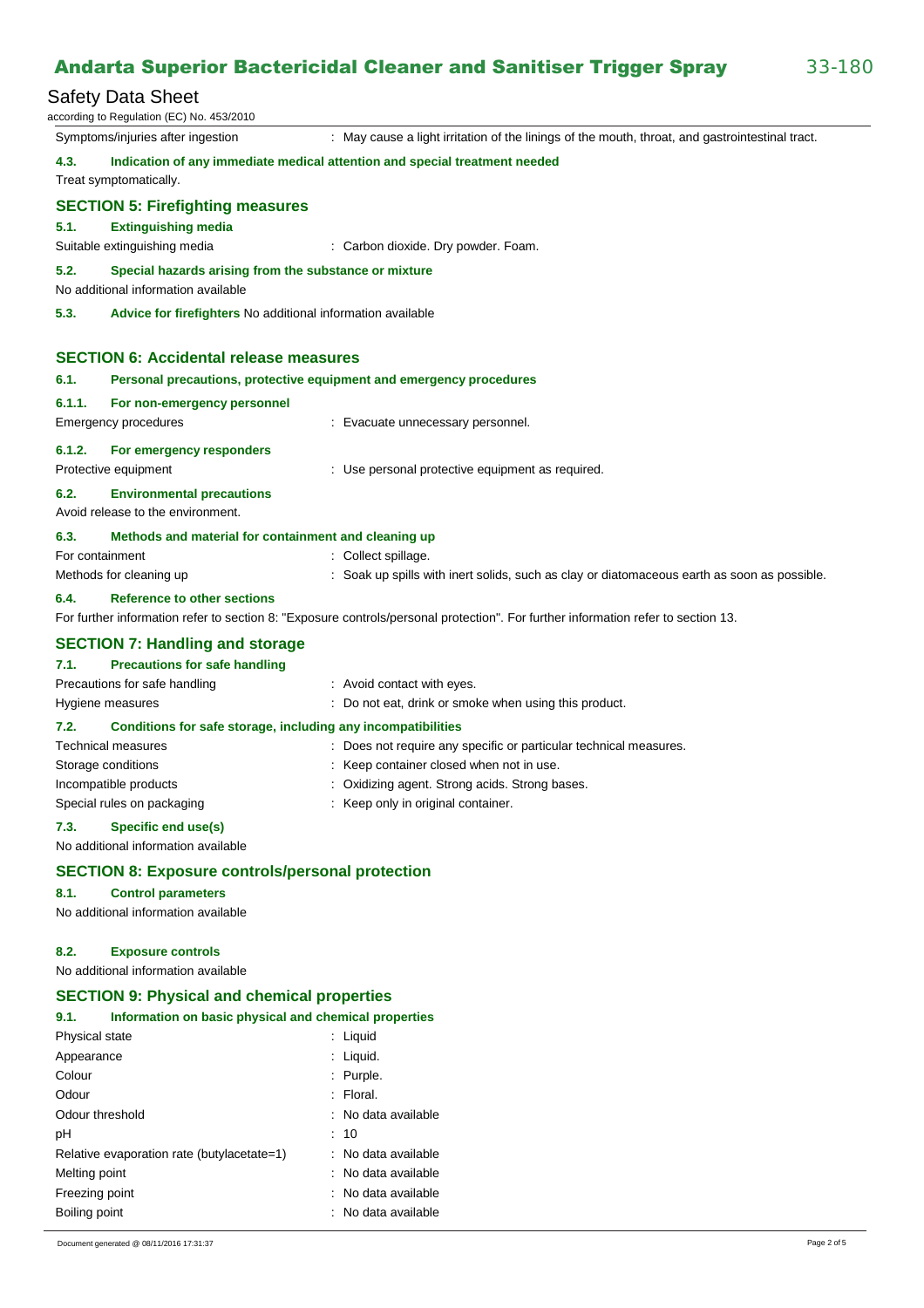# Safety Data Sheet

according to Regulation (EC) No. 453/2010

| Flash point                      | ÷. | No data available |
|----------------------------------|----|-------------------|
| Auto-ignition temperature        |    | No data available |
| Decomposition temperature        |    | No data available |
| Flammability (solid, gas)        |    | No data available |
| Vapour pressure                  |    | No data available |
| Relative vapour density at 20 °C |    | No data available |
| Relative density                 | t. | -1                |
| Solubility                       |    | No data available |
| Log Pow                          |    | No data available |
| Viscosity, kinematic             |    | No data available |
| Viscosity, dynamic               |    | No data available |
| <b>Explosive properties</b>      |    | No data available |
| Oxidising properties             |    | No data available |
| <b>Explosive limits</b>          |    | No data available |
|                                  |    |                   |

# **9.2. Other information**

No additional information available

# **SECTION 10: Stability and reactivity**

**10.1. Reactivity** 

No additional information available

### **10.2. Chemical stability**

Stable under normal conditions.

### **10.3. Possibility of hazardous reactions**

No additional information available

# **10.4. Conditions to avoid**

No additional information available

#### **10.5. Incompatible materials**

#### No additional information available

**10.6. Hazardous decomposition products** 

No additional information available

# **SECTION 11: Toxicological information**

### **11.1. Information on toxicological effects**

| Acute toxicity                                        | : Not classified                                |
|-------------------------------------------------------|-------------------------------------------------|
| Skin corrosion/irritation                             | : Not classified                                |
|                                                       | pH: 10                                          |
| Serious eye damage/irritation                         | : Not classified                                |
|                                                       | pH: 10                                          |
| Respiratory or skin sensitisation                     | : Not classified                                |
| Germ cell mutagenicity                                | : Not classified                                |
| Carcinogenicity                                       | : Not classified                                |
| Reproductive toxicity                                 | : Not classified                                |
| Specific target organ toxicity (single exposure)      | : Not classified                                |
| Specific target organ toxicity (repeated<br>exposure) | : Not classified                                |
| Aspiration hazard                                     | Not classified                                  |
|                                                       |                                                 |
| Vaporizer                                             | Container fitted with a sealed spray attachment |

# **SECTION 12: Ecological information**

# **12.1. Toxicity**

No additional information available

# **12.2. Persistence and degradability**

No additional information available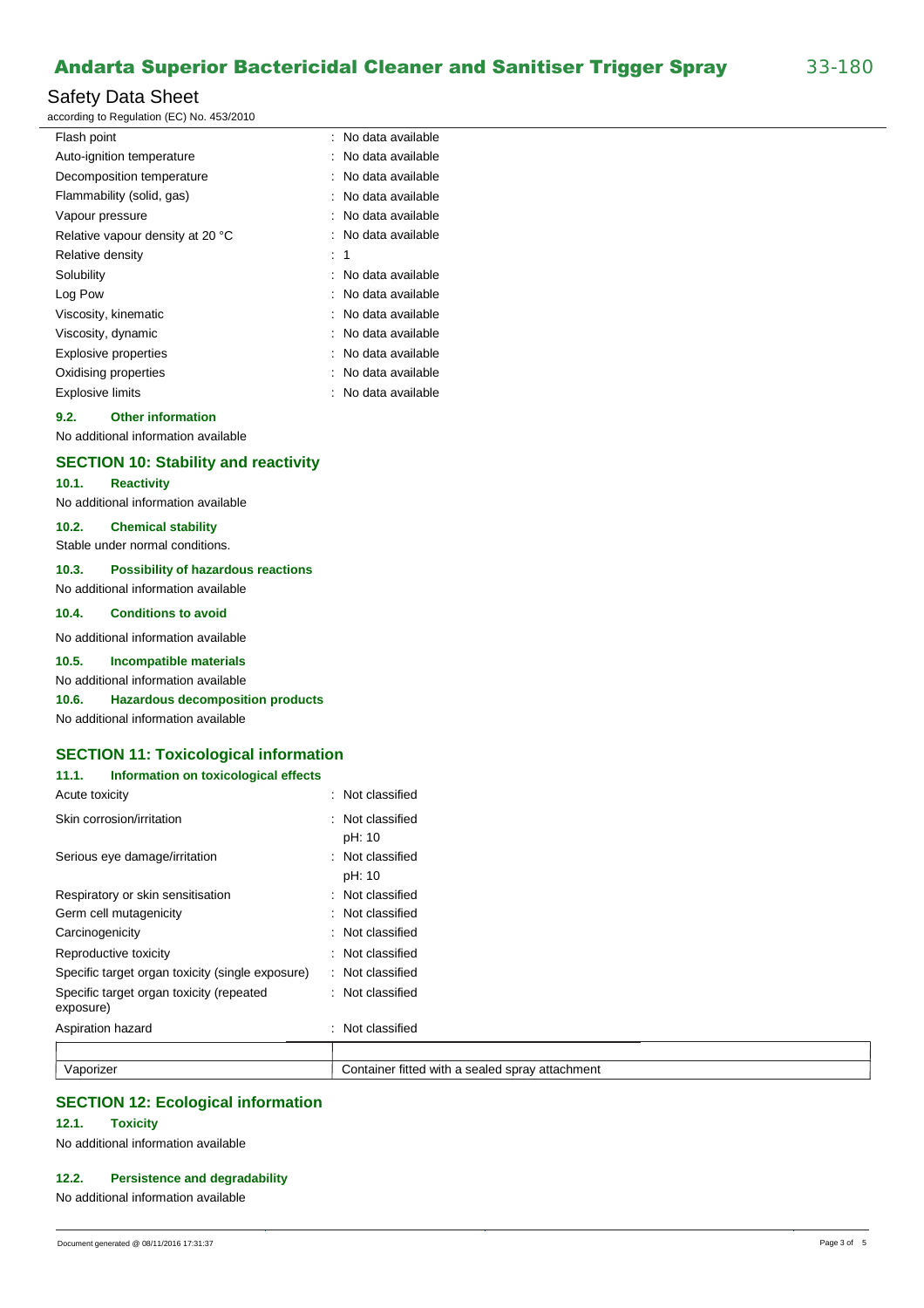# Safety Data Sheet

according to Regulation (EC) No. 453/2010

| 12.3.<br><b>Bioaccumulative potential</b><br>No additional information available                                             |                                          |
|------------------------------------------------------------------------------------------------------------------------------|------------------------------------------|
| 12.4.<br><b>Mobility in soil</b><br>No additional information available                                                      |                                          |
| 12.5.<br><b>Results of PBT and vPvB assessment</b><br>No additional information available                                    |                                          |
| 12.6.<br><b>Other adverse effects</b><br>No additional information available                                                 |                                          |
| <b>SECTION 13: Disposal considerations</b><br>13.1.<br><b>Waste treatment methods</b><br>No additional information available |                                          |
| <b>SECTION 14: Transport information</b><br>In accordance with ADR / RID / IMDG / IATA / ADN                                 |                                          |
| 14.1.<br><b>UN number</b><br>Not regulated for transport<br>14.2.<br><b>UN proper shipping name</b>                          |                                          |
| Proper Shipping Name (ADR)                                                                                                   | : Not applicable                         |
| Proper Shipping Name (IMDG)                                                                                                  | : Not applicable                         |
| Proper Shipping Name (IATA)                                                                                                  | : Not applicable                         |
| 14.3.<br><b>Transport hazard class(es)</b><br><b>ADR</b>                                                                     |                                          |
| Transport hazard class(es) (ADR)                                                                                             | : Not applicable                         |
| <b>IMDG</b>                                                                                                                  |                                          |
| Transport hazard class(es) (IMDG)                                                                                            | : Not applicable                         |
| <b>IATA</b>                                                                                                                  |                                          |
| Transport hazard class(es) (IATA)                                                                                            | : Not applicable                         |
| 14.4.<br><b>Packing group</b>                                                                                                |                                          |
| Packing group (ADR)                                                                                                          | : Not applicable                         |
| Packing group (IMDG)                                                                                                         | : Not applicable                         |
| Packing group (IATA)                                                                                                         | : Not applicable                         |
| 14.5.<br><b>Environmental hazards</b>                                                                                        |                                          |
| Dangerous for the environment                                                                                                | : No                                     |
| Marine pollutant                                                                                                             | : No                                     |
| Other information                                                                                                            | : No supplementary information available |
| 14.6.<br><b>Special precautions for user</b>                                                                                 |                                          |
| - Overland transport                                                                                                         |                                          |
| No data available                                                                                                            |                                          |

**- Transport by sea** No data available

**- Air transport**

No data available

**14.7. Transport in bulk according to Annex II of MARPOL 73/78 and the IBC Code**  Not applicable

#### **SECTION 15: Regulatory information**

**15.1. Safety, health and environmental regulations/legislation specific for the substance or mixture** 

#### **15.1.1. EU-Regulations**

Contains no substances with Annex XVII restrictions